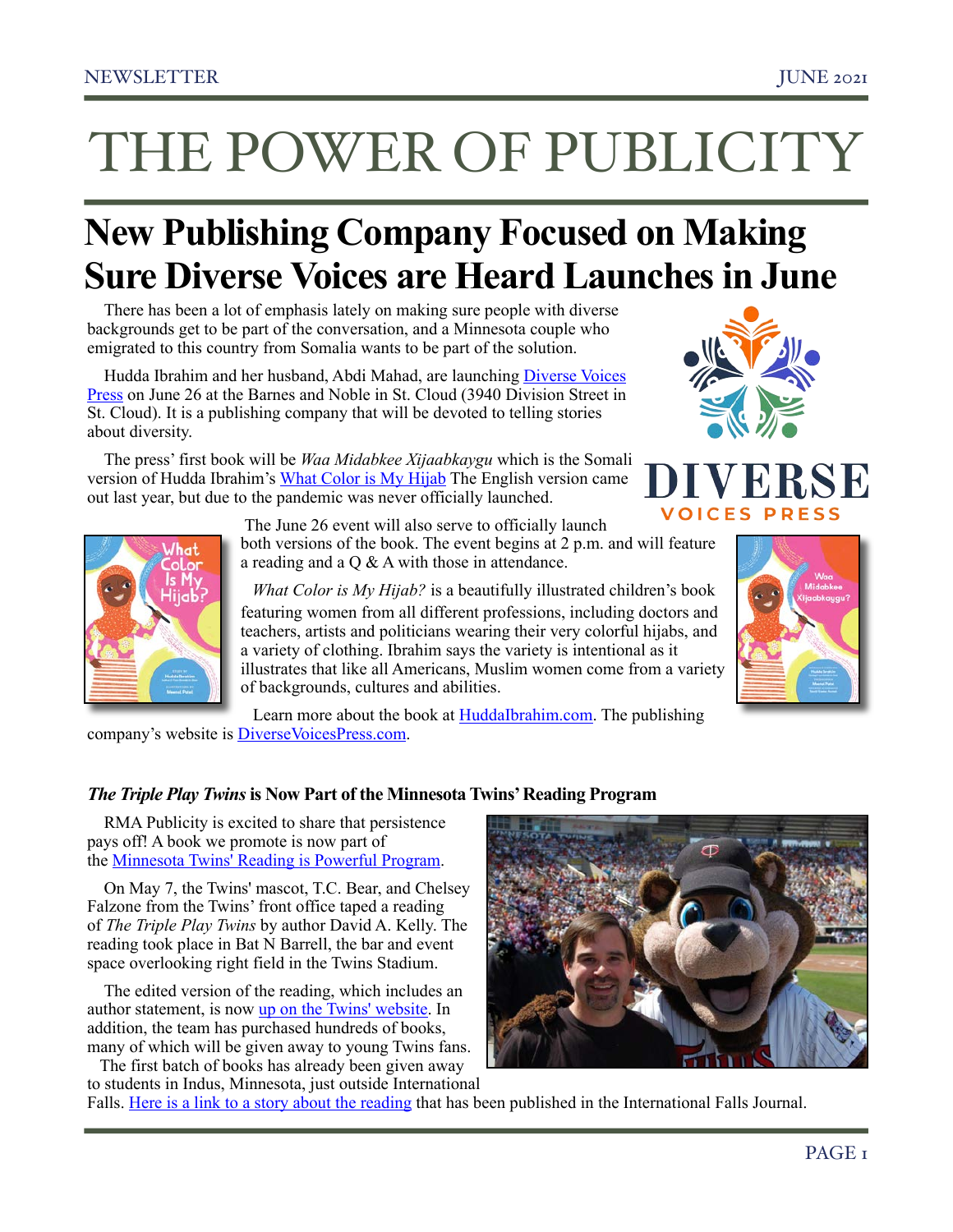#### NEWSLETTER JUNE 2021

*The Triple Play Twins* is the latest title in Random House's Ballpark Mysteries series, which is for children ages  $6 - 9$ . The book delivers a Minnesota baseball mystery with local connections and universal appeal. As main characters Kate and Mike try to discover who's trying to derail the Twins' chances of making the playoffs by causing trouble for the team's star players, twin Twins Marco and Pedro, they come across everything from the St. Paul Saints pig mascot in a Prince outfit to Harmon Killebrew's red stadium chair hanging above the log flume ride at the Mall of America, and a whole lot more.

#### About the Ballpark Mysteries series

Through the Ballpark Mysteries series, readers can travel by book to each MLB stadium to learn sports history, discover interesting baseball facts, and have an exciting sports adventure. The books are a great way to keep baseball excitement alive throughout the year.

Before getting started on the 17th story in his Ballpark Mysteries series, author David A. Kelly spent time in the Twin Cities visiting all the sites mentioned in the book. He also did extensive research on the Twins. Learn more about the series on the author's website: [DavidAKellyBooks.com.](http://davidakellybooks.com/)

#### *The Legend of Jet the Gerbil: Could Be the Greatest Gerbil Story Ever Told Launched in May*

*The Legend of Jet the Gerbil - Could Be the Greatest Gerbil Story Ever Told officially released in May during a* virtual event held by the Wild Rumpus bookstore. The book was written by Michael Keller, the former CEO of The Pearson Candy Company, as a gift to his father, who is the hero in the story.

When Michael was a kid, his father, who is a retired cardiologist, saved the life of his beloved gerbil. The book is also dedicated to its illustrator, who worked on the project when COVID was at its worst in her home country of Italy.



 The book is currently being carried in many Twin Cities bookstores, including

Wild Rumpus and Barnes and Noble in Minneapolis. Learn more about the book at: [Jetthegerbil.com.](http://www.jetthegerbil.com/)



#### *Dear Heroin: A Memoir of Goodbyes* **Launched in May**

A Minnesota mother's moving tribute to her son also launched in May. *Dear Heroin: A Memoir of Goodbyes* by Linda Morrison is the story of Michael Morrison, who

committed suicide in 2012 after a four year battle with substance abuse.



 Mike was a popular student at St. Paul's Central High School, and before he died had asked his mother to share his story if anything ever happened to him. In addition to sharing details of her family's struggle, the book also provides resources for families who fear their own children may be abusing drugs. A story about the book was published in the May 1 edition of the [Sun This Week newspaper.](https://www.hometownsource.com/sun_thisweek/community/eagan/eagan-mom-details-son-s-life-in-new-book/article_2f6053cc-a932-11eb-aa93-8f186941f206.html)



 Learn more about the book on the author's website: [DearHeroinBook.com.](https://www.dearheroinbook.com/) Books are available for purchase now direct from the distributor: **[Itascabooks.com](https://itascabooks.com/dear-heroin-a-memoir-of-goodbyes/)**.

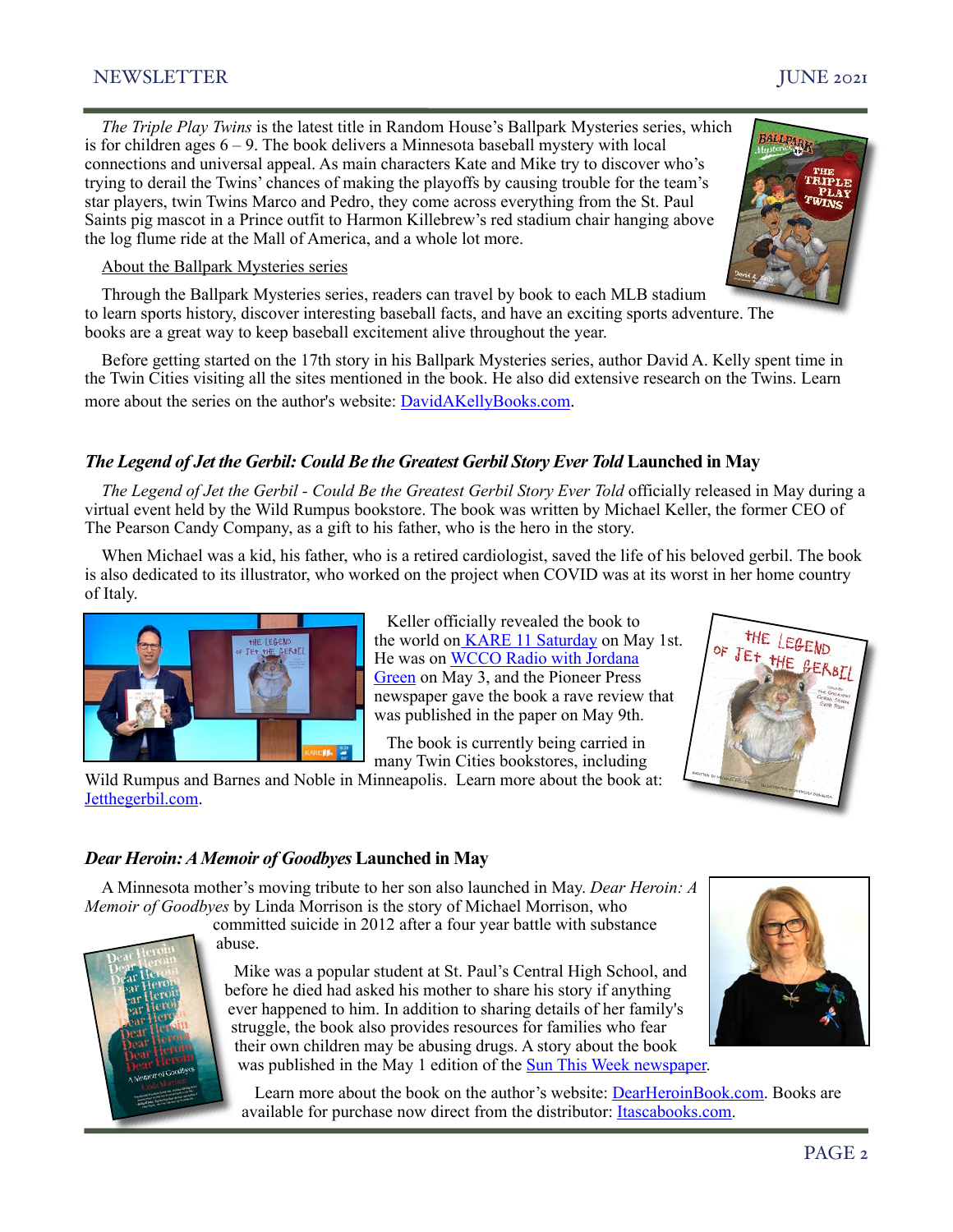#### *This Distance We Call Love* **Has Rolled Off the Presses**

Congratulations to Carol Dines, author of the short story collection This Distance We Call Love. Her book releases in August 2021 and a box containing the first batch of books to roll off the presses just arrived.

Told through the voices of mothers and daughters, husbands and wives, children and friends, the stories take their title, *This Distance We Call Love*, from the interwoven themes of connection and disconnection. While some relationships fall apart, others remain entrenched in old patterns, grappling with notions of self and duty.

Altogether, the 13 stories in the collection delve deep into our changing world, revealing how the internet, climate change, violence, illness, aging and work impact our families, marriages and friendships.

A virtual launch event is planned for Aug. 4th. It will be hosted by Magers and Quinn in Minneapolis. Learn more about Carol's work at [www.CarolDines.com.](http://www.caroldines.com/?fbclid=IwAR1IFb6CHpTCPo_M5NNBWUxgdCtBNudsmh84tIfQW3I6qACMlSfta3wHd3k)



#### **Cinco de Mayo Celebration at The Waters of White Bear Lake Covered by WCCO Television**

[WCCO Television](https://youtu.be/lsFt62sAL6Q) in Minneapolis covered the Cinco de Mayo celebration in the parking lot of The Waters of White Bear Lake on May 5. There were lots of smiles at the first big community celebration in over a year.

The parking lot transformed into a festival grounds of sorts to celebrate both Cinco de Mayo (which commemorates the Mexican Army's victory over the French Empire at the Battle of Puebla, on May 5, 1862) and the end of COVID restrictions. Now that nearly everyone who lives at or works in the senior living community in the East Metro has been fully vaccinated against COVID 19, guests are

**CINCO**<br>**EMAYO Parking-Lot Party White Bear Lake** 

once again being allowed to visit the community, and plans are in the works to resume offsite trips. In addition, programming is finally on the cusp of returning to what many would consider to be "normal."

Learn more about The Waters, where residents thrive, at [www.TheWaters.com](http://www.thewaters.com).

#### **Constitution Day Celebration at The Waters of Plymouth Featured in MN Sun Sailor Newspaper**



It is estimated that about 16.5 percent of Minnesotans, or 868,361 people living in the state, are of Norwegian descent, including about 20 people who live at The Waters of Plymouth senior living community.

 In their honor, and because there is a lot to celebrate these days with the pandemic finally under control, they held a party at the community on Constitution Day, which this year fell on May 17. Constitution Day or 'Syttende Mai' (simply meaning May Seventeenth), marks the day Norway declared itself independent of Sweden back in 1814.

 [The MN Sun Sailor newspaper](https://bloximages.chicago2.vip.townnews.com/hometownsource.com/content/tncms/assets/v3/eedition/e/68/e6857a52-2817-5589-b347-616c0d1867a3/60ae9f6da82e8.pdf.pdf) published a story about the event in its May 27 edition.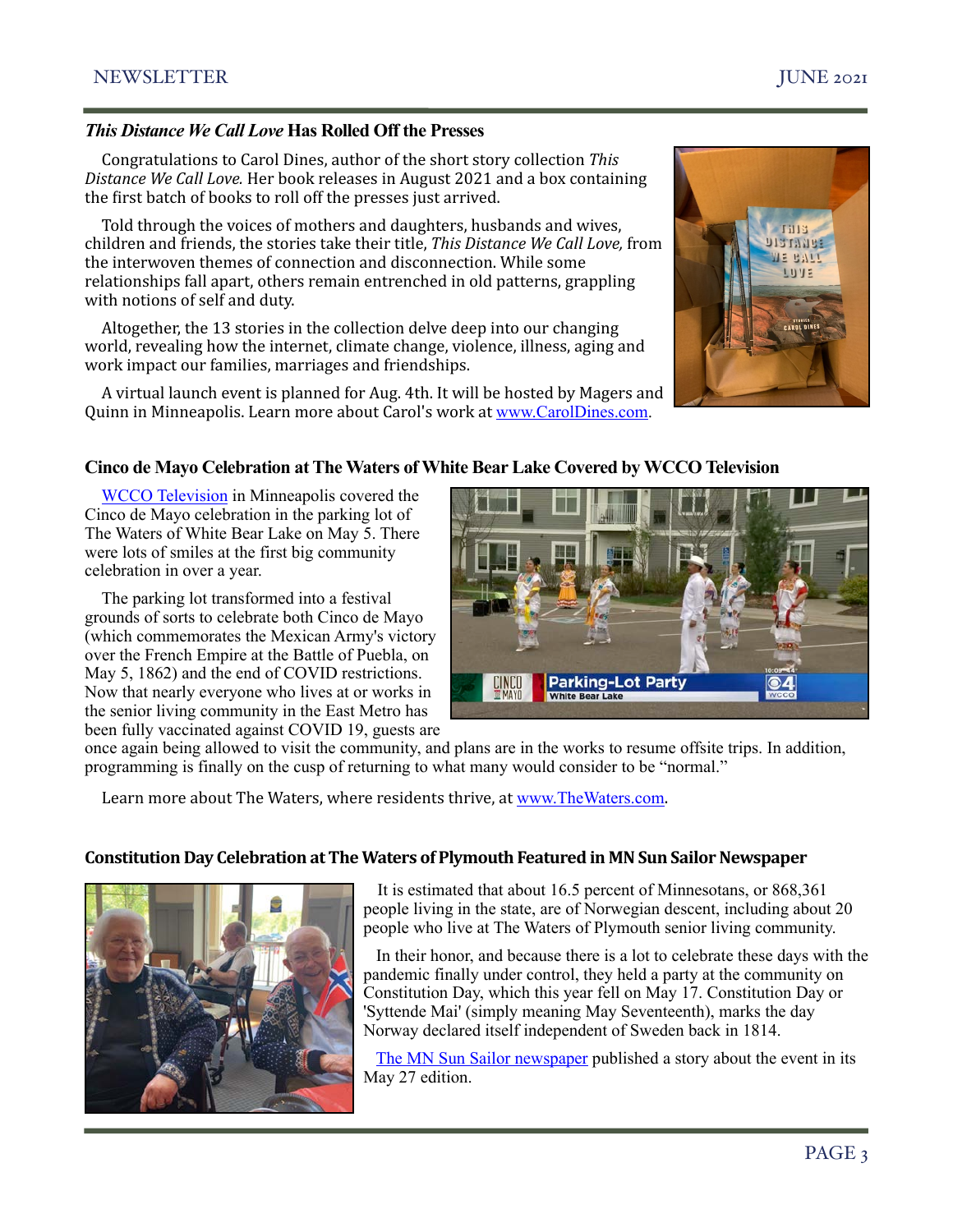#### **Tips for Putting on a Successful Virtual Event**

By Rachel M. Anderson, Publicist, [RMA Publicity](http://www.rmapublicity.com)

In last month's newsletter article, I wrote about the biggest benefit of virtual events and why they are likely here to stay. This month the focus is going to be on how to put on a successful virtual event.



I have probably been involved in the planning and execution of about a dozen virtual events in the past year,

and can tell you without a doubt the most successful ones are those in which the author got involved in promoting the event. Whether you are hiring someone else to do the planning and setup for you or not, if you want people to attend it is critical that you notify people in your network about the upcoming event.

This may mean reaching out to people via phone calls, social media, using online marketing techniques, and of course engaging in publicity to get the word out. Here are some tips that will help you plan, promote and execute a successful virtual event.

1) Decide if you will do the event yourself or partner with a local bookstore

Early on in the pandemic, and before bookstores started offering virtual events on a widespread basis, I adopted what ended up becoming a pretty slick way to launch a book. I first set up the event on ZOOM, then went over to Eventbrite to create an event invitation.

Eventbrite allows you to sell tickets to an event, and I would set up a few different options: a free ticket for people who just want to attend, but not buy a book; a ticket that includes the cost of a print book and shipping; or one for free attendance and a downloadable eBook.

Once you create the invitation and upload the contact emails for the invitees, Eventbrite takes care of sending out the invitations, collecting payment for tickets, and sending out the ZOOM link for you. The system even sends reminders leading up to the event. The only thing Eventbrite doesn't do is ship out the books that are sold. That falls on either the author or the person helping them out to do.

The day of the event, sometimes I'd be the one doing the introductions and leading the Q&A.

Sometimes the author would have a friend handle the introductions.

If you instead partner with a bookstore, the store employees would take care of getting books to people who purchase them and executing the event. All you need to do is promote it, and of course show up. Another benefit of partnering with a local independent bookstore, the opportunity to support a local business and build a relationship with people who can help sell your book beyond the launch.

2) Select a platform you are comfortable using

If you decide to do the event on your own, using the ZOOM and Eventbrite integration isn't the only way to execute it. If you are more comfortable using Facebook Live, Instagram Live, or You Tube Live, they all integrate with Eventbrite too.

3) Promote your event

In order to guarantee a successful event, you need to promote it. You can't just expect people to find out about it on their own. Yes, the majority of guests will come because they received an invitation from you, but it is possible to expand beyond your network.

A good rule of thumb is to start promoting the event 4-to-6 weeks prior to the event. You can post the Eventbrite link to your social media (Facebook, Linked-in, Twitter, etc.) If you're not using Eventbrite, create a Facebook event so people can RSVP, or have people RSVP through a form on your website. You can also use Google Forms.

In addition to using social media, other ways to promote are through email marketing, or more oldfashioned techniques, such as picking up the telephone and calling people, by sending out postcards, or by putting up flyers in the local coffee shop.

4) Make the event engaging

Think of a virtual event as a show of sorts. It is a lot more interesting to take in a show that has props in the background than one where you're just staring at a talking head for an hour.

One tactic I've used is to create a virtual poster of the author's book that can go over my shoulder when I'm doing the Q &A, and I recommend that my authors sit in front of a physical poster of their book cover, or have a bookshelf over their shoulder where copies of their book or books are prominently on display.